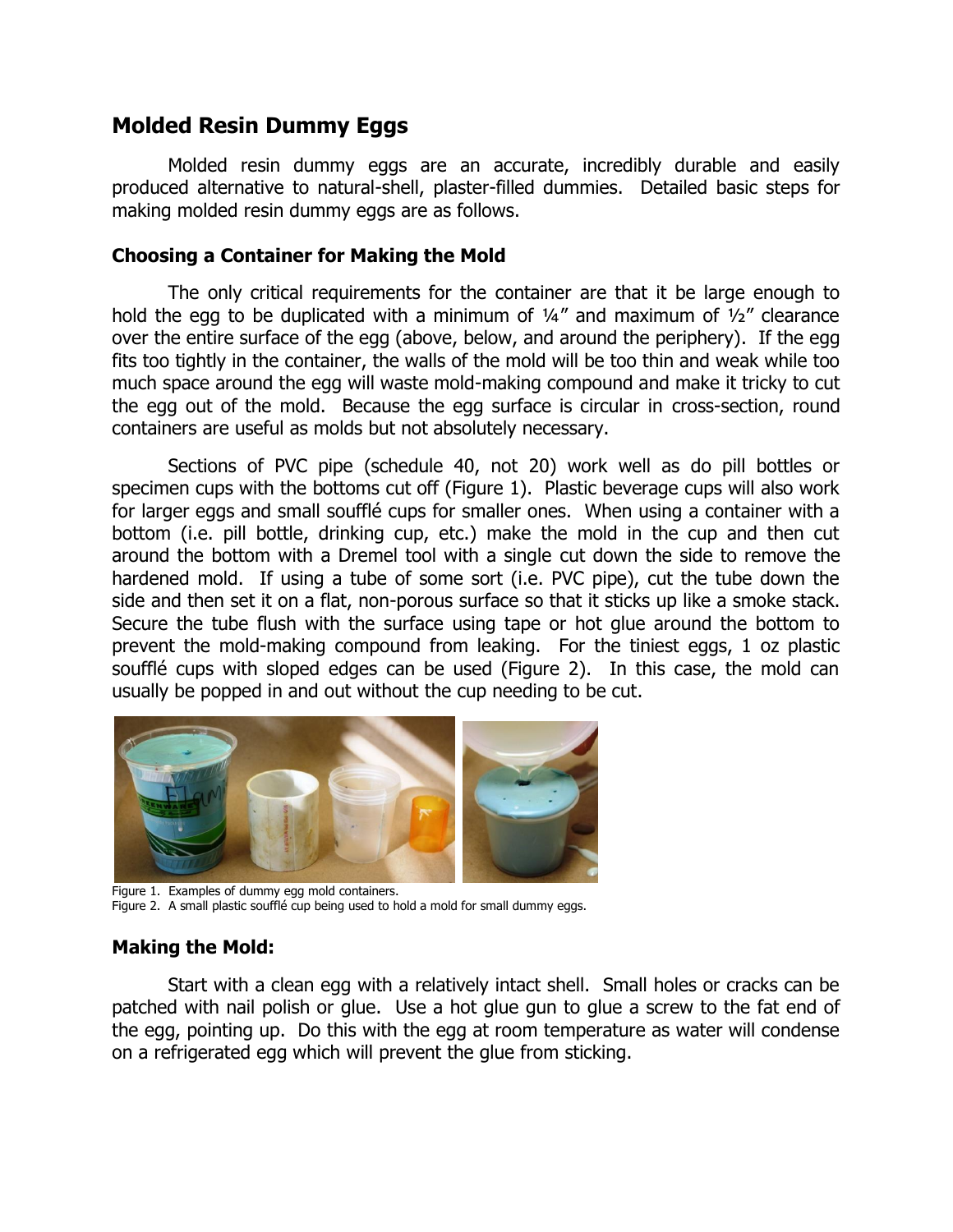Mix the molding silicone compound according to instructions (MAKE MORE THAN YOU THINK YOU WILL NEED.) and using a brush or tongue depressor, paint a layer of silicone onto the egg (Figures 3 & 4). Either pour the molding compound into the container and then push the egg down into the silicone compound or suspend the egg in the container by clamping the screw in a clothes pin, then resting the clothes pin across the top of the container (Figure 5) and slowly pouring the rubber around the egg. Only pour the rubber until it barely covers the egg (Figure 6). Covering the screw head will make it harder to cut the egg out of the mold once hardened and also more difficult to fill the mold when you get to that step. Sometimes eggs tend to float out of the rubber so you may need to weigh it down. A pair of pliers laid on the clothes spin with the handles on either side of the screw serves this purpose well (Figure 7).

Alternatively, a section of tubing can be cut from a syringe and used in place of the screw. When using a syringe, either clamp the section of syringe in a clothes pin as normal or cut the section of an appropriate length that the other end can be glued to a tongue depressor and the egg will hang at the right level within the mold container (Figure 8). As with everything, be creative and use what materials you have available.



Figure 3. Painting the latex molding material onto the egg. Figure 4. Egg painted with a layer of latex molding material.



Figure 5. Egg hung into mold container with proper clearance in preparation for pouring molding compound.

- Figure 6. Finished mold showing the proper coverage of the egg to be duplicated.
- Figure 7. Pliers used to weigh down the egg during mold-making to prevent it from floating.
- Figure 8. Alternative method of hanging an egg using a section of syringe.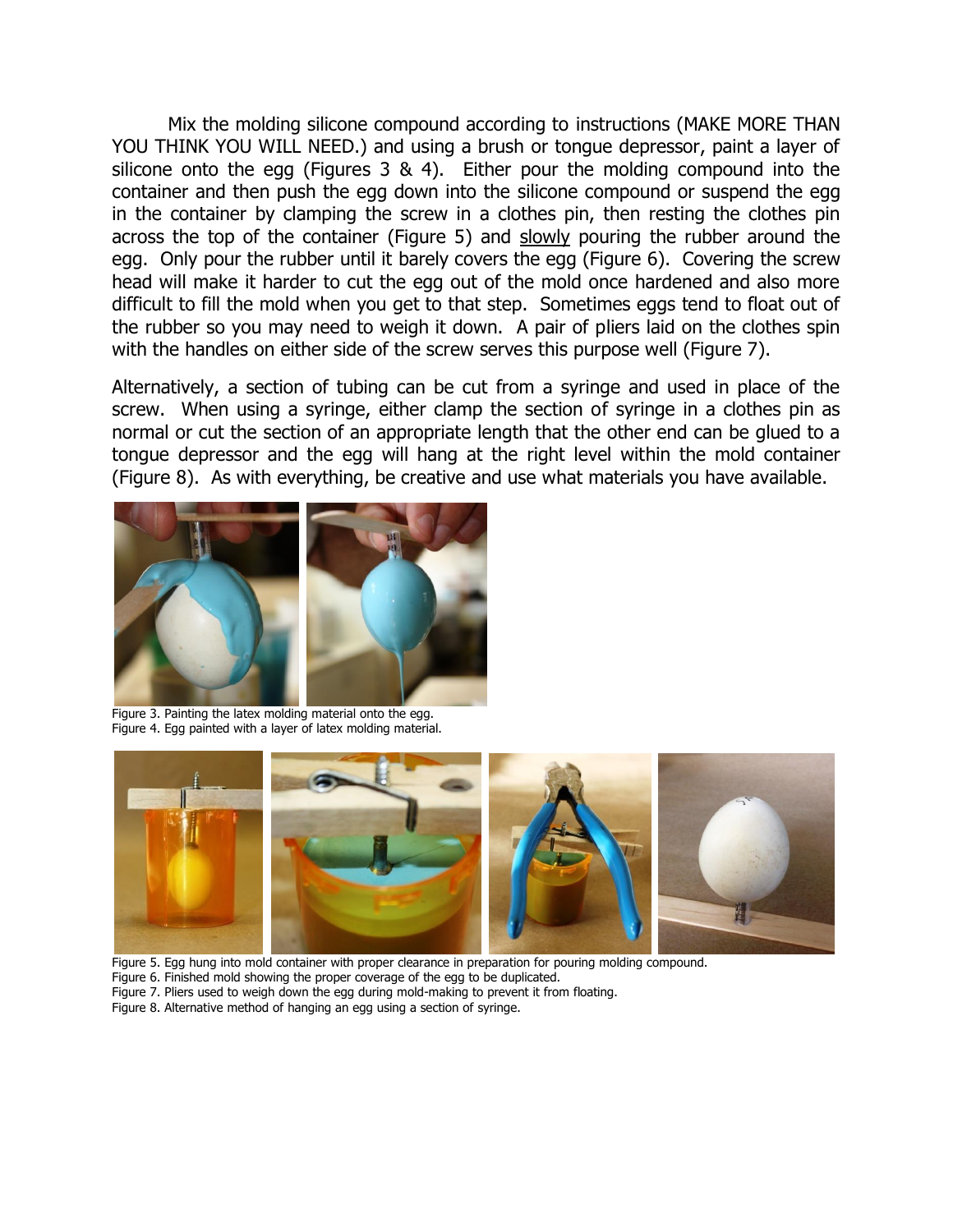After the mold has set, use a knife to cut down one side, starting at the hole where the screw head is glued to the egg (Figure 9). Only cut down as far as necessary to remove the egg without breaking it if possible Of course the mold can be rinsed out if the egg breaks but removing it intact is simpler. The hole in the top of the mold needs to be large enough so that resin can be poured into the mold smoothly without the stream of resin hitting the edges of the hole. The hole can be trimmed to be a bit larger at this point but keep in mind that a larger hole will leave a larger the nub to be cut/sanded off once the resin sets.



Figure 9. Finished mold showing where to cut to remove egg after the mold has set.

#### **Molding the Dummy Egg:**

Put the finished mold back in the container that was used to make it, then line up the edge where you made the cut so that there will be less of a seam to sand down at the end. Before pouring the resin, it may be necessary to wrap either a rubber band or a ring of masking tape around the mold. Otherwise, if the walls of the mold are too thin, the weight of the resin may be enough to open it up and the resin will spill out through the cut in the side.

When mixing resin, follow the directions on the label. All of the products I have used have been two-part mixes mixed 1:1. The key to mixing resin is to do it quickly but thoroughly. If you take too long, the resin will start to set up before you finish filling the mold. If mixing is incomplete (Figure 10), the surface of the finished dummy will have sticky areas, so make sure to mix the components until there are NO SWIRLS (Figure 11)!



Figure 10. Two-part resin compound not fully mixed. Figure 11. Two-part resin compound when fully mixed has no swirls.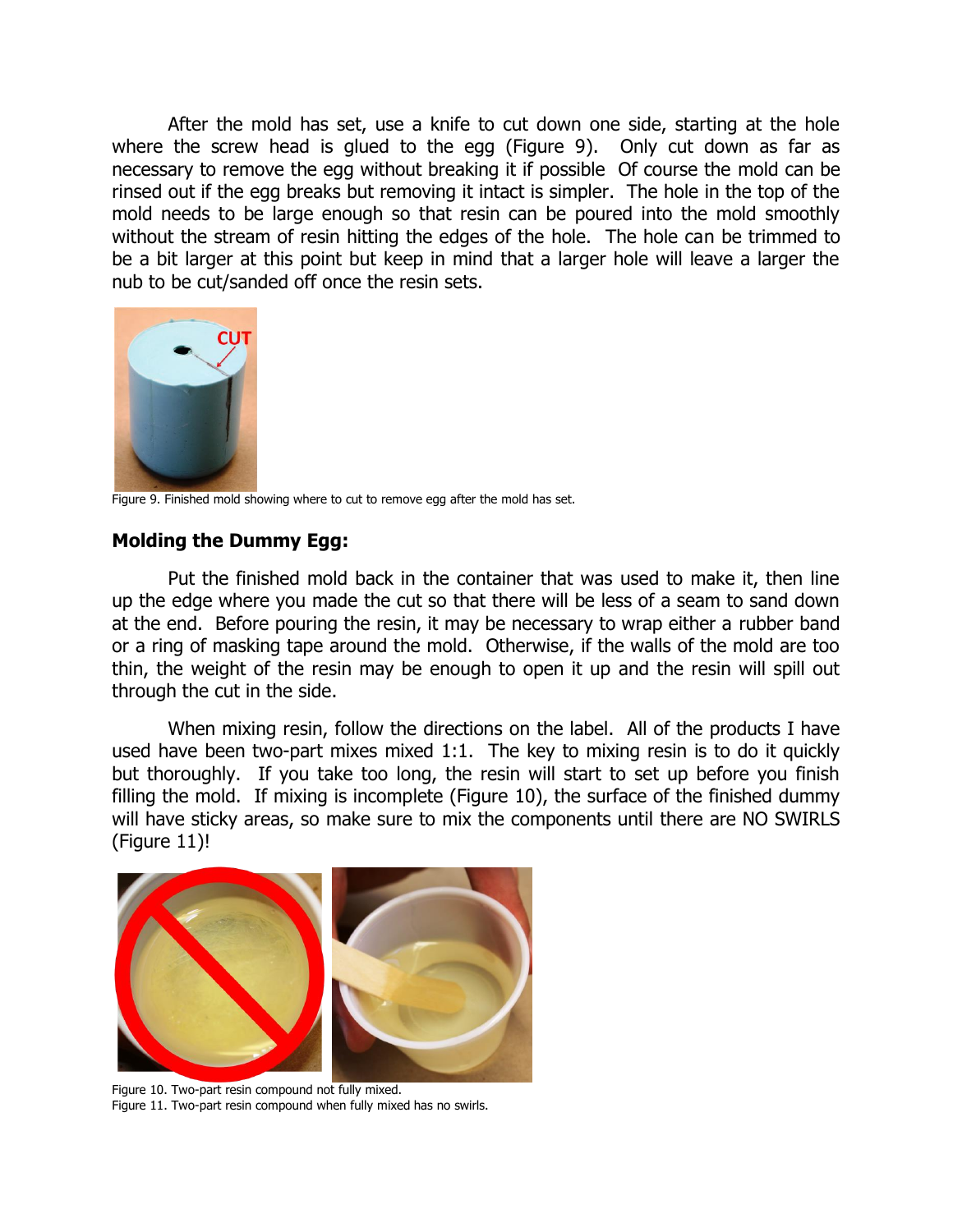Pour the resin slowly and let it overflow the mold (Figures 12 & 13) to reduce bubbles in the resin egg and to make the finished dummy egg easier to remove from the mold. While pouring, tap on the side of the mold to help bring bubbles to the top.



Figure 12. Pouring the molding resin into the mold through the hole in the mold. Figure 13. Allowing the resin to overflow the mold reduces bubbles in the finished dummy egg and makes it easier to remove from the mold.

When the resin is dry, just peel it out (Figures 14 & 15) and then cut off/sand down the nub and any seam down the side (Figure 16).



Figure 14. Removing the resin dummy egg from the mold through the cut in the side of the mold. Figure 15. Molded resin dummy egg ready to be finished. Figure 16. Molded resin dummy egg showing where to cut and sand off imperfections resulting from molding process.

### **Dyeing the Dummy Egg:**

If you want to make a dummy with a base color other than white or off-white, you can use resin dye from Alumilite. The dye is very concentrated, so if only making a few eggs, use only a tiny bit (less than one drop) to dye a batch of resin. Squeeze out less than a drop onto a tongue depressor (Figure 17) and then use the tongue depressor to stir the part of the resin that takes the dye (Part A for Alumilite Liquid Casting Plastic). Make sure to mix the dye in completely until there are no swirls of color (Figures 18 & 19), then use mix and pour the plastic according to instructions. If you are crafty, you can also paint your dummy eggs to mimic the markings of the real